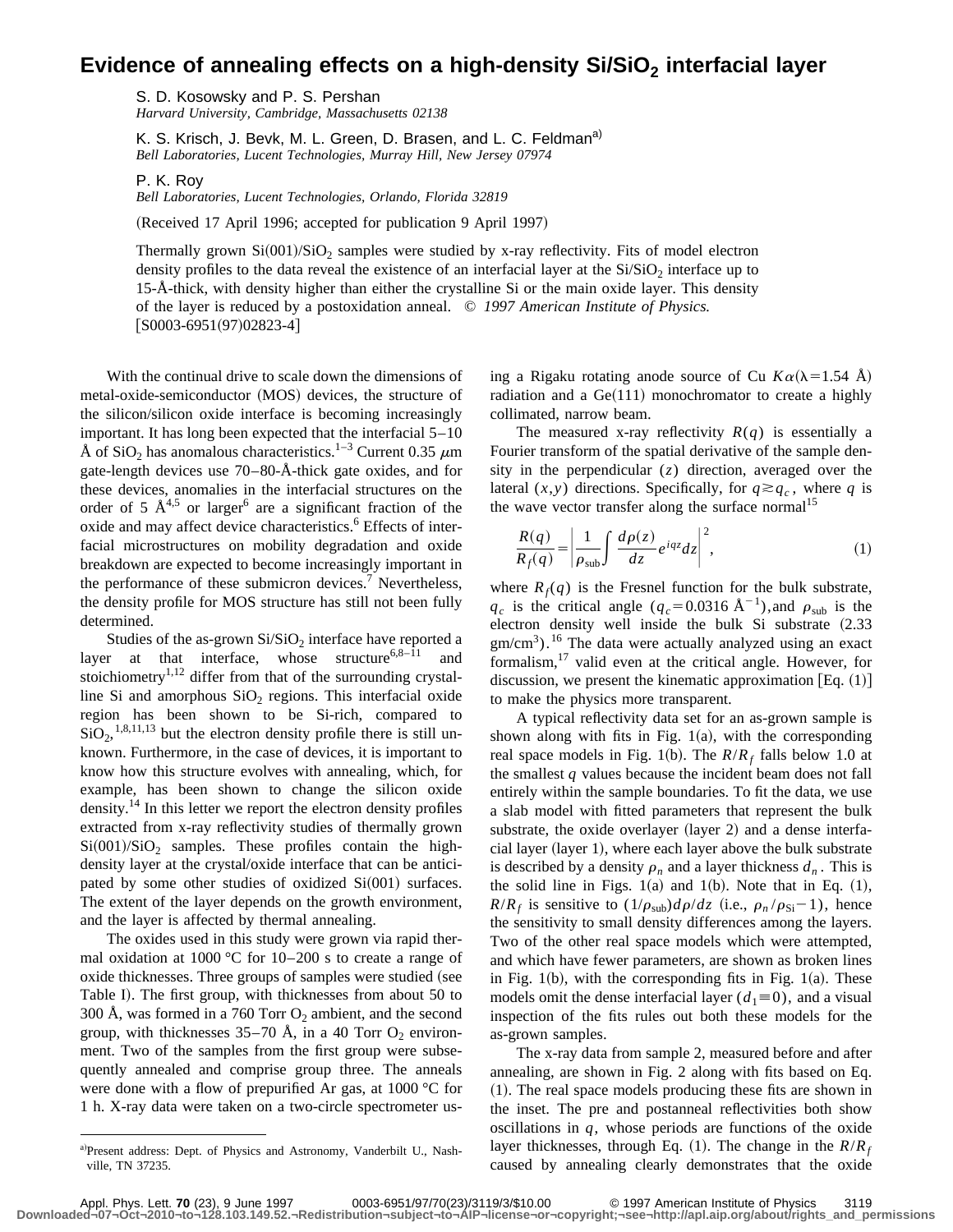TABLE I. Fitted model parameters for the slab model. The values of  $\rho_1$  and  $\rho_2$  are normalized by  $\rho_{Si}(2.33 \text{ gm/cm}^3)$ . The range of excess strength values are indicated in Fig. 3.

|               | Sample | $d_1[\AA]$      | $d_2[A]$        | $\frac{\rho_1}{\rho_2}$<br>$\rho_{\rm Si}$ | $\rho_2/\rho_{Si}$ | Excess strength<br>[Å] | $d_{\text{Ellipsometry}} [\text{\AA}]$ |
|---------------|--------|-----------------|-----------------|--------------------------------------------|--------------------|------------------------|----------------------------------------|
| 760 Torr $O2$ |        | $15.7 \pm 2.0$  | $272.6 \pm 0.8$ | $0.023 \pm 0.004$                          | $0.984 \pm 0.004$  | 0.36                   | 290                                    |
| unannealed    | 2      | $14.7 \pm 2.0$  | $138.9 \pm 0.9$ | $0.018 \pm 0.004$                          | $0.981 \pm 0.004$  | 0.27                   | 153                                    |
|               | 3      | $14.8 \pm 2.1$  | $101.2 \pm 1.0$ | $0.019 \pm 0.005$                          | $0.980 \pm 0.004$  | 0.28                   | 115                                    |
|               | 4      | $14.2 \pm 1.9$  | $70.2 \pm 0.9$  | $0.023 \pm 0.005$                          | $0.990 \pm 0.004$  | 0.33                   | 82.8                                   |
|               |        | $14.7 \pm 2.3$  | $59.7 \pm 1.2$  | $0.019 \pm 0.006$                          | $0.977 \pm 0.004$  | 0.29                   | 72.7                                   |
|               | 6      | $14.3 \pm 2.1$  | $40.0 \pm 1.3$  | $0.023 \pm 0.006$                          | $0.991 \pm 0.004$  | 0.33                   | 53.5                                   |
| 40 Torr $O2$  |        | $14.7 \pm 3.1$  | $55.4 \pm 1.4$  | $0.013 \pm 0.005$                          | $0.987 \pm 0.004$  | 0.19                   | 67.5                                   |
| unannealed    | 8      | $12.7 \pm 3.0$  | $41.0 \pm 1.1$  | $0.111 \pm 0.005$                          | $0.980 \pm 0.004$  | 0.13                   | 53.5                                   |
|               | 9      | $9.6 \pm 3.1$   | $25.3 \pm 1.1$  | $0.012 \pm 0.006$                          | $0.989 \pm 0.004$  | 0.11                   | 32.9                                   |
| 760 Torr $O2$ | 2a     | $8.7 + 6/- 8.7$ | $154.6 \pm 1.3$ | $0.001 + 0.008/- 0.001$                    | $0.958 \pm 0.005$  | 0.01                   | 166                                    |
| annealed      | 4a     | $12.8 \pm 4.2$  | $87.6 \pm 1.2$  | $0.009 \pm 0.005$                          | $0.968 \pm 0.003$  | 0.12                   | 99.9                                   |

overlayer has changed. However, the overall thickness of the oxide as determined through the x-ray scattering,  $d_1 + d_2$ , corresponds well with ellipsometry data taken on these samples.

For all of the unannealed samples, grown either in 760 or 40 Torr  $O_2$  environments, the additional layer is required to produce a satisfactory fit to the measured data. A summary of the best fitted model parameters is found in Table I. Ideally, the interfacial widths, thicknesses, and densities of the model would be determined from fits to the data through Eq.  $(1)$ . The interfacial widths of the additional layer are set equal to 0, since without large *q* data, the fits are not sensitive to the detailed shape of the profile. Also given in the table is the product  $d_1(\rho_1 / \rho_{Si} - 1)$ , which is the integrated electron density excess or "excess (scattering) strength," of the layer. It characterizes the extent of the dense, interfacial layer and, to first order, its importance to the x-ray scattering structure, since it is a leading term in the expansion of Eq.  $(1)$ . Furthermore, in the fitting, small changes in the fitting parameter  $d_1$  can be compensated by an opposite change in





FIG. 1. (a) Typical x-ray reflectivity data  $(\square)$  from an unannealed sample (sample 4), with fits corresponding to the real space models of (b). The single oxide layer models (broken lines) produce poor fits, whereas the two-layer model (solid line) fits the data well.

FIG. 2. (a) and (c) Comparison of the reflectivities before  $[$  ( $\square$ ) samples 2, 4 $]$ and after  $[$ ( $\blacksquare$ ) samples 2a, 4a] annealing. Annealing causes significant changes in the reflectivities, indicating significant changes in the samples. (b) and (d) Real space profiles producing fits in  $(a)$  and (c), respectively]: unannealed  $(-)$  and annealed  $(-...)$ .